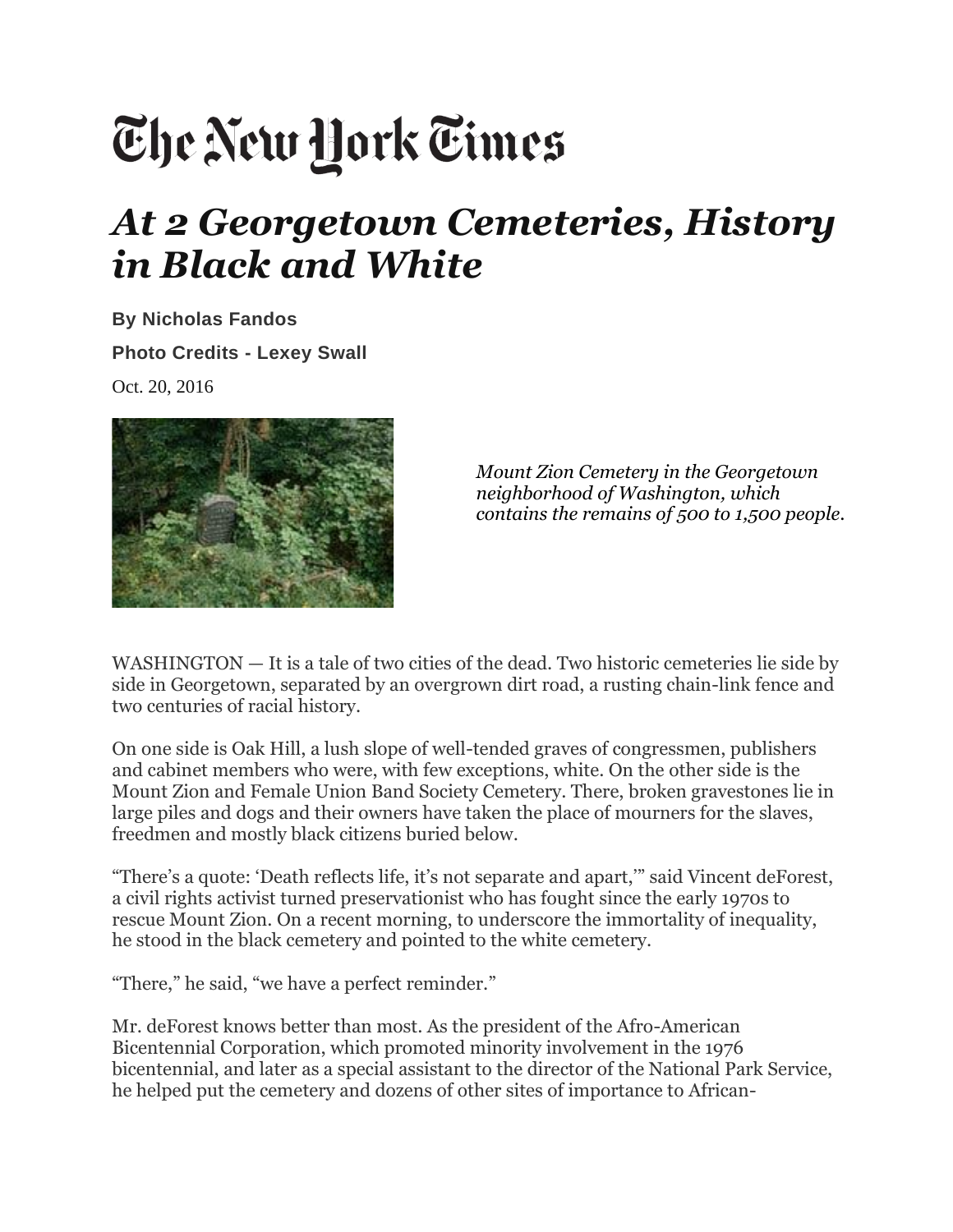Americans on the National Register of Historic Places, at a time when there were virtually none.



*Vincent deForest next to a building at the Mount Zion cemetery that may have been part of the Underground Railroad. Fleeing slaves are thought to have hidden in a squat brick structure built into the side of a hill, which during the winter held bodies awaiting burial after the spring thaw.* 

Almost a half-century later, those efforts have become a case study in the difficulty of preserving black history, even in a capital where African-Americans long constituted a majority and the National Museum of African American History and Culture which opened last month to widespread acclaim.

"This was an important place to Georgetown and blacks here," said Thornell Page, a developer who has worked alongside Mr. deForest. "Strategically, it was erased."

Their hope is that a restored Mount Zion could be a model for similar neglected sites across the country and become a small monument, Dr. Page said, "to what happened to black people in America."

Mr. deForest estimates that there are 500 to 1,500 people, including some whites, buried at Mount Zion, residents of an earlier Georgetown that was far blacker and more industrial than it is today.

The cemetery is technically two, about 1.5 acres each, brought together by mutual neglect. The dividing line is no longer visible.



*Grave markers at Mount Zion. The cemetery is accessible through a littered parking lot behind an apartment building and known mostly to locals.* 

To the east lies Mount Zion Cemetery itself, named for the city's oldest black congregation, Mount Zion United Methodist Church, but founded in 1808 by a white church in need of a place to put to rest its congregants and their enslaved workers. To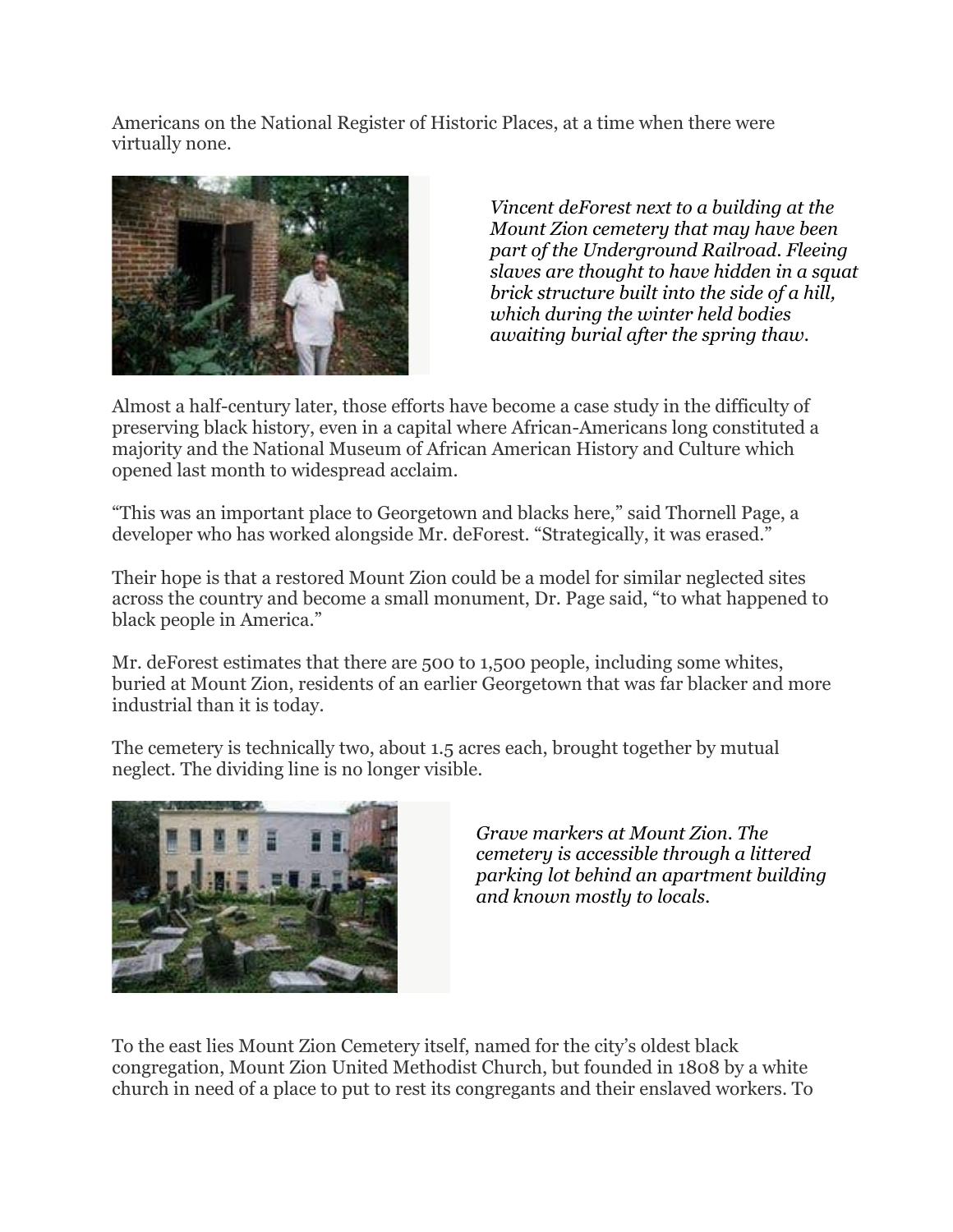the west lies what is called the Female Union Band Society Cemetery, which was founded in 1842 by a benevolent society of free black women.

Today, despite different ownership, the cemeteries are managed as one and frequently referred to collectively as Mount Zion.

The cemetery was probably part of the Underground Railroad. Fleeing slaves are thought to have hidden in a squat brick structure built into the side of a hill, which during the winter held corpses awaiting burial after the spring thaw. From there, escaping slaves could have descended a few hundred yards to Rock Creek, a route that would have taken them along the Potomac River and eventually to free territory in Pennsylvania.

Mixed burials largely came to an end there after the early 1850s, when Oak Hill was completed next door and descendants disinterred the remains in many of the white plots for reburial.

After the Civil War, Mount Zion became a grazing ground for the horses of Washington's Metropolitan Railroad, even as burials continued. The cemetery's slide into obscurity over the next century tracked roughly with that of Georgetown's black population, which found itself increasingly marginalized as the neighborhood gentrified and evolved into a largely upper-class preserve. Today, less than 5 percent of Georgetown's residents are black.



*Alicia deForest, the daughter of Vincent deForest, a civil rights activist turned preservationist who has fought since the early 1970s to rescue Mount Zion. She has taken increasing responsibility for the project.*

As descendants of the dead in Mount Zion scattered from Georgetown, the cemetery became an increasingly remote island in a sea of white. The last burial was in 1950. By 1953, Mount Zion was in such disrepair that the city health department ordered it closed. In the 1960s, developers were eyeing the property, and a city judge, at the request of the cemeteries' owners, signed off on a mass disinterment.

Such was roughly the state of things when Mr. deForest became involved.